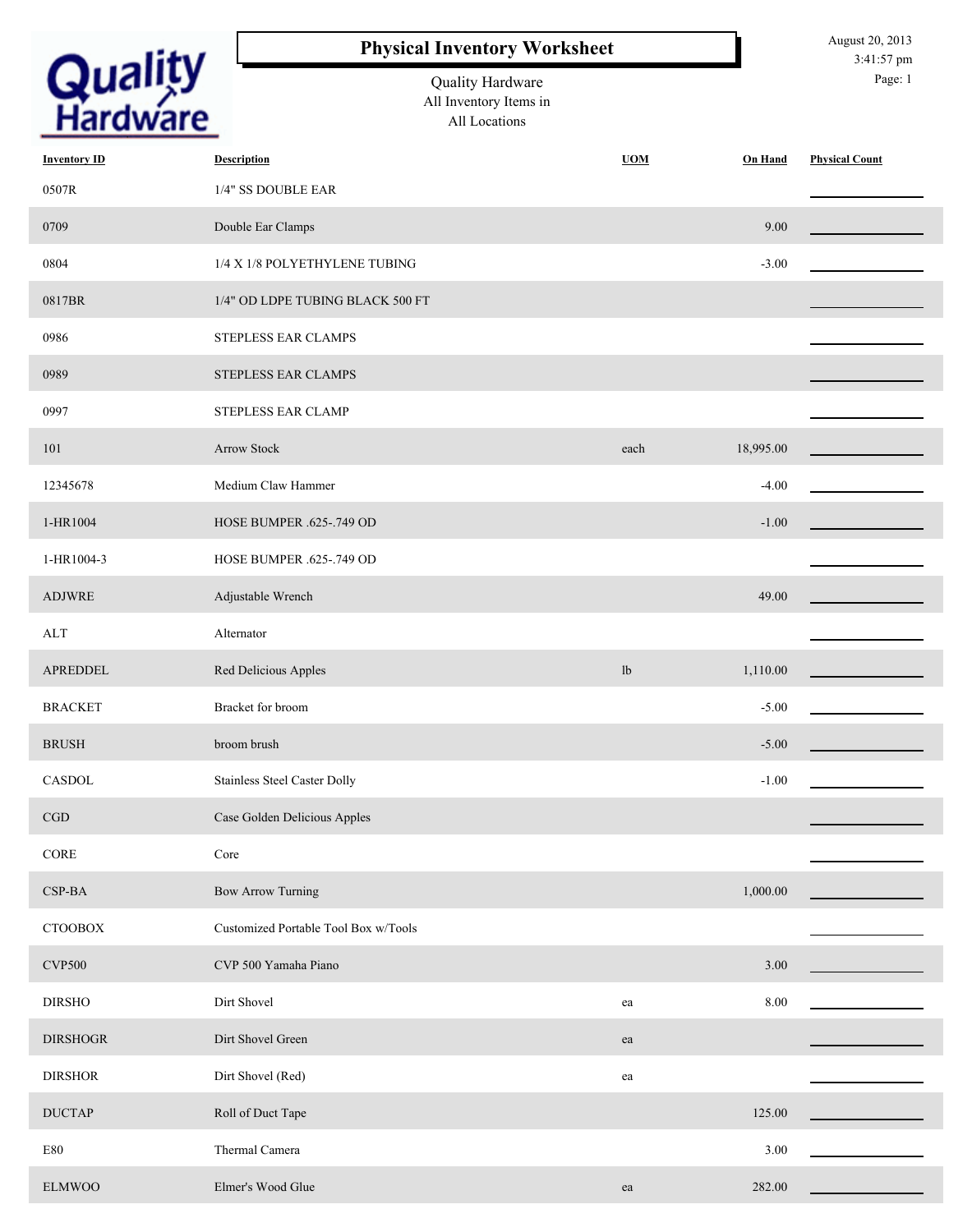|                            | <b>Physical Inventory Worksheet</b>                         |            |                | August 20, 2013<br>3:41:57 pm |
|----------------------------|-------------------------------------------------------------|------------|----------------|-------------------------------|
| <b>Quality</b><br>Hardware | Quality Hardware<br>All Inventory Items in<br>All Locations |            |                | Page: 2                       |
| <b>Inventory ID</b>        | <b>Description</b>                                          | <b>UOM</b> | <b>On Hand</b> | <b>Physical Count</b>         |
| EXTCOR50                   | 50' Extension Cord                                          |            | 90.00          |                               |
| <b>GARAKE</b>              | Garden Rake                                                 |            | $-4.00$        |                               |
| GARHOS25                   | 25' Garden Hose                                             |            | 139.00         |                               |
| <b>HALWRE</b>              | 1/2 in Wrench                                               | ea         | $-116.00$      |                               |
| <b>HANDLE</b>              | <b>Broom Handle</b>                                         |            | $-5.00$        |                               |
| <b>HANWOO</b>              | Wooden Handle                                               |            | 197.00         |                               |
| <b>HEDTRI</b>              | Hedge Trimmers                                              |            | 60.00          |                               |
| <b>HONCOM</b>              | Honda Air Compressor                                        |            |                |                               |
| <b>HONCRENT</b>            | Honda Compressor used for Rental                            |            |                |                               |
| J1                         | Jersey                                                      |            | $-0.73$        |                               |
| <b>JOHDEE</b>              | John Deere Mower                                            |            | 21.00          |                               |
| LADDER10                   | 10' Ladder                                                  |            | 21.00          |                               |
| LEVEL3                     | 3' Level                                                    |            | $-24.00$       |                               |
| <b>LHAM</b>                | Large Claw Hammer                                           |            | $-95.00$       |                               |
| LIGBUL100                  | 100 Watt Light Bulbs                                        | Ea         | $-1.00$        |                               |
| <b>MA21</b>                | Napkin MA21                                                 | $\rm{cs}$  | 89.83          |                               |
| MAGLIT4                    | Maglite 4-Cell Battery                                      |            | 7.00           |                               |
| <b>MHDHAM</b>              | Heavy Duty Claw Hammer                                      |            |                |                               |
| <b>MULBLK</b>              | Bark Mulch Black Dye                                        | Cu Yd      | 640.00         |                               |
| NEEPLI2                    | Needle Nose Pliers                                          | ea         | 125.00         |                               |
| PBRUSH3                    | 3 inch Paint Brush                                          |            | 49.00          |                               |
| PBRUSH4                    | 4 inch Paint Brush                                          |            | 144.00         |                               |
| <b>PBRUSHS</b>             | <b>Standard Paint Brush</b>                                 | ea         | 60.00          |                               |
| PCANSPY10                  | 10 Oz. can of spray paint                                   |            | 55.00          |                               |
| PCANSPY20                  | 20 Oz. Can of Spray Paint                                   |            | 105.00         |                               |
| PGALFLVAL                  | Gallon of Valspar Flat Paint                                |            | 57.90          |                               |
| PGALPGVAL                  | Gallon of Valspar Premium Gloss Paint                       |            | 49.90          |                               |
| PGALSGVAL                  | Gallon of Valspar Semi-Gloss Paint                          |            | 5.00           |                               |